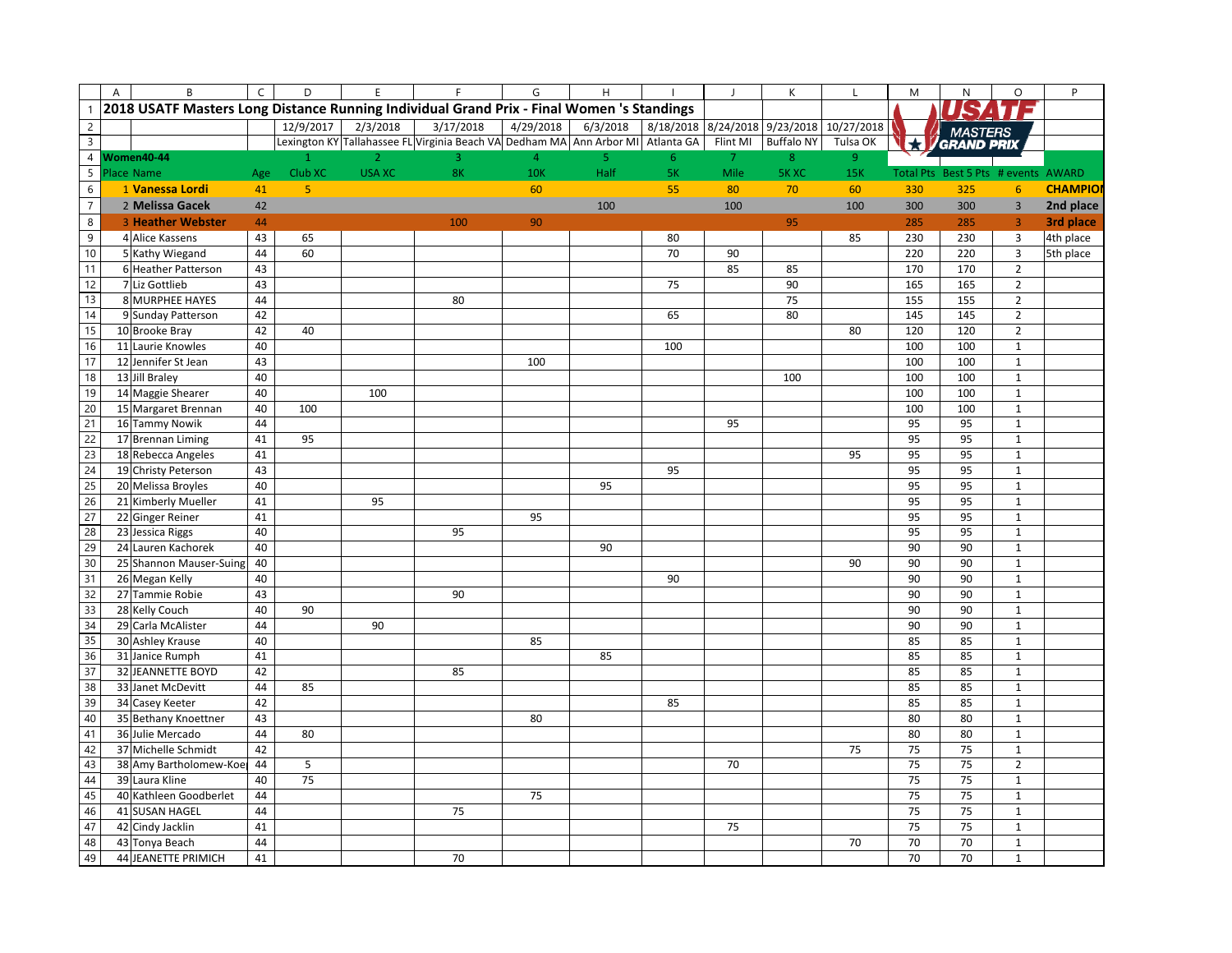|          | B<br>$\overline{A}$                    | $\mathsf C$ | D            | E              | F   | G              | H              |                |                | К           | L              | M   | $\mathsf{N}$                        | $\circ$        | P              |
|----------|----------------------------------------|-------------|--------------|----------------|-----|----------------|----------------|----------------|----------------|-------------|----------------|-----|-------------------------------------|----------------|----------------|
| 50       | 45 Jennifer Stewart                    | 42          |              |                |     | 70             |                |                |                |             |                | 70  | 70                                  | $\mathbf 1$    |                |
| 51       | 46 Camille Shiflett                    | 43          | 70           |                |     |                |                |                |                |             |                | 70  | 70                                  | $\mathbf 1$    |                |
| 52       | 47 Lynn Knothe                         | 41          |              |                |     |                |                |                |                | 65          |                | 65  | 65                                  | $\mathbf 1$    |                |
| 53       | 48 Sara Debord                         | 44          |              |                |     | 65             |                |                |                |             |                | 65  | 65                                  | $\mathbf 1$    |                |
| 54       | 49 Amy McCracken                       | 44          |              |                |     |                |                |                |                |             | 65             | 65  | 65                                  | $\mathbf 1$    |                |
| 55       | 50 SARAH ST. PIERRE                    | 41          |              |                | 65  |                |                |                |                |             |                | 65  | 65                                  | $\mathbf 1$    |                |
| 56       | 51 Hiroko Guarnieri                    | 43          |              |                |     |                |                | 60             |                |             |                | 60  | 60                                  | $\mathbf 1$    |                |
| 57       | 52 Alexandra Bigelow                   | 44          | 55           |                |     |                |                |                |                |             |                | 55  | 55                                  | $\mathbf 1$    |                |
| 58       | 53 Katie Fobert                        | 41          |              |                |     | 55             |                |                |                |             |                | 55  | 55                                  | $\mathbf 1$    |                |
| 59       | 54 Stephanie Whitis                    | 42          |              |                |     |                |                |                |                |             | 55             | 55  | 55                                  | $\mathbf{1}$   |                |
| 60       | 55 Iwona Boruch                        | 44          | 5            |                |     | 45             |                |                |                |             |                | 50  | 50                                  | $\overline{2}$ |                |
| 61       | 56 Mandy Plante                        | 42          |              |                |     |                |                | 50             |                |             |                | 50  | 50                                  | $\mathbf 1$    |                |
| 62       | 57 Kerrie McFeeters                    | 41          |              |                |     | 50             |                |                |                |             |                | 50  | 50                                  | $\mathbf 1$    |                |
| 63       | 58 Dena Evans                          | 42          | 50           |                |     |                |                |                |                |             |                | 50  | 50                                  | $\mathbf 1$    |                |
| 64       | 59 Elizabeth Wells                     | 40          | 45           |                |     |                |                |                |                |             |                | 45  | 45                                  | $\mathbf{1}$   |                |
| 65       | 60 Sonya Ewing                         | 41          |              |                |     |                |                | 45             |                |             |                | 45  | 45                                  | $\mathbf{1}$   |                |
| 66       | 61 Gwendolen Twist                     | 42          | 35           |                |     |                |                |                |                |             |                | 35  | 35                                  | $\mathbf 1$    |                |
| 67       | 62 Trish Nervo                         | 40          | 30           |                |     |                |                |                |                |             |                | 30  | 30                                  | $\mathbf{1}$   |                |
| 68       |                                        | 42          | 25           |                |     |                |                |                |                |             |                | 25  | 25                                  | $\mathbf 1$    |                |
| 69       | 63 Wakenda Tyler                       | 44          | 20           |                |     |                |                |                |                |             |                | 20  | 20                                  | $\mathbf 1$    |                |
| 70       | 64 Meaghan Ridgway<br>65 Sarah Newsome | 43          | 15           |                |     |                |                |                |                |             |                | 15  | 15                                  | $\mathbf 1$    |                |
|          |                                        | 42          | 10           |                |     |                |                |                |                |             |                | 10  | 10                                  | $\mathbf 1$    |                |
| 71<br>72 | 66 Meredith Bazemore                   | 44          |              |                |     |                |                |                |                |             |                |     |                                     | $\mathbf{1}$   |                |
| 73       | 67 Krista Seibert                      |             | $\mathsf S$  |                |     |                |                |                |                |             |                | 5   | 5                                   |                |                |
|          | Women45-49<br>74 Place Name            |             | $\mathbf{1}$ | $\overline{2}$ | 3   | $\overline{4}$ | 5 <sub>1</sub> | 6 <sup>°</sup> | $\overline{7}$ | 8           | 9 <sup>°</sup> |     |                                     |                |                |
|          |                                        | Age         | Club XC      | <b>USA XC</b>  | 8K  | <b>10K</b>     | Half           | <b>5K</b>      | Mile           | <b>5KXC</b> | 15K            |     | Total Pts Best 5 Pts # events AWARD |                |                |
| 75       | 1 Sonja Friend-Uhl                     | 47          | 95           | 95             |     |                |                | 90             |                | 100         |                | 380 | 380                                 | $\overline{4}$ | <b>CHAMPIO</b> |
| 76       | 2 MELISSA SENALL                       | 46          |              |                | 95  | 80             |                |                | 90             | 75          |                | 340 | 340                                 | $\sqrt{4}$     | 2nd place      |
| 77       | <b>3 Jennifer Bayliss</b>              | 47          |              | 100            |     | 100            |                | 95             |                |             |                | 295 | 295                                 | $\overline{3}$ | 3rd place      |
| 78       | 4 Abby Dean                            | 47          |              | 85             |     |                |                | 85             |                | 95          |                | 265 | 265                                 | $\overline{3}$ | 4th place      |
| 79       | 5 Nancy Thomas                         | 48          | 80           | 90             |     |                |                | 75             |                |             |                | 245 | 245                                 | $\mathsf 3$    | 5th place      |
| 80       | 6 Alexandra Newman                     | 46          | 45           |                |     |                |                |                |                |             |                |     |                                     |                | 6th place      |
| 81       | 7 Molly Watcke                         | 47          |              |                |     |                |                |                |                | 85          | 90             | 220 | 220                                 | $\mathsf 3$    |                |
| 82       | 8 Erin Larusso                         | 48          |              |                |     |                |                | 100            | 100            |             |                | 200 | 200                                 | $\overline{2}$ |                |
| 83       |                                        |             |              |                |     |                | 100            |                | 95             |             |                | 195 | 195                                 | $\overline{2}$ |                |
| 84       | 9 Caroline Bucci                       | 45          | 5            |                |     | 75             |                |                |                | 90          |                | 170 | 170                                 | $\overline{3}$ | 7th place      |
| 85       | 10 Cassandra Henkiel                   | 48          | 90           |                |     |                |                | 80             |                |             |                | 170 | 170                                 | $\overline{2}$ |                |
| 86       | 11 Kris Paaso                          | 46          | 100          |                |     |                |                |                |                |             |                | 100 | 100                                 | $\mathbf{1}$   |                |
|          | 12 Jennifer Malavolta                  | 47          |              |                |     |                |                |                |                |             | 100            | 100 | 100                                 | $\mathbf 1$    |                |
| 87       | 13 MICHELLE BRANGAN                    | 48          |              |                | 100 |                |                |                |                |             |                | 100 | 100                                 | $\mathbf 1$    |                |
| 88       | 14 Karolyn Bowley                      | 48          |              |                |     | 95             |                |                |                |             |                | 95  | 95                                  | $\mathbf 1$    |                |
| 89       | 15 Jodi Buyyounouski                   | 45          |              |                |     |                |                |                |                |             | 95             | 95  | 95                                  | $\mathbf 1$    |                |
| 90       | 16 CHRISTINE HILL                      | 48          |              |                | 90  |                |                |                |                |             |                | 90  | 90                                  | $\mathbf 1$    |                |
| 91       | 17 Sharon O'Grady                      | 45          |              |                |     | 90             |                |                |                |             |                | 90  | 90                                  | $\mathbf 1$    |                |
| 92       | 18 Ann Bauermeister                    | 46          |              |                |     |                |                |                |                |             | 85             | 85  | 85                                  | $\mathbf 1$    |                |
| 93       | 19 Rachel Hopkins                      | 49          | 85           |                |     |                |                |                |                |             |                | 85  | 85                                  | $1\,$          |                |
| 94       | 20 Sally Drake                         | 45          |              |                |     | 85             |                |                |                |             |                | 85  | 85                                  | $\mathbf 1$    |                |
| 95       | 21 Mary Bushallow                      | 47          |              |                |     |                |                |                |                | 80          |                | 80  | 80                                  | $\mathbf 1$    |                |
| 96       | 22 Heather Meehan                      | 46          |              |                |     |                |                |                |                |             | 80             | 80  | 80                                  | $\mathbf 1$    |                |
| 97       | 23 Irma Betancourt                     | 46          | 75           |                |     |                |                |                |                |             |                | 75  | 75                                  | $\mathbf 1$    |                |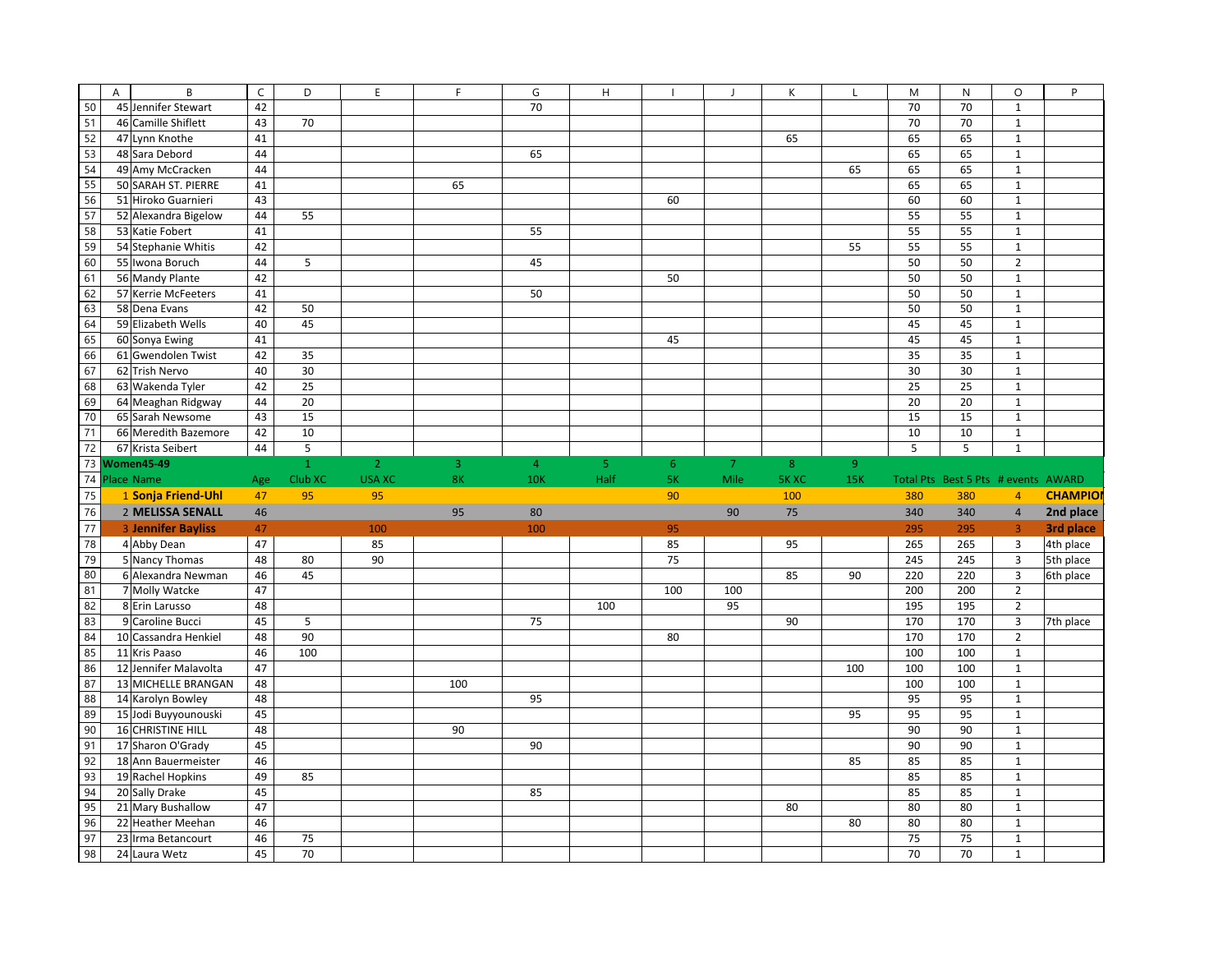|                 | B<br>A                                 | $\mathsf{C}$ | D            | E              | $\mathsf{F}$   | G              | H              |     |      | K           | L              | M          | N                                   | $\circ$                          | P              |
|-----------------|----------------------------------------|--------------|--------------|----------------|----------------|----------------|----------------|-----|------|-------------|----------------|------------|-------------------------------------|----------------------------------|----------------|
| 99              | 25 Vanessa Diana                       | 47           |              |                |                | 70             |                |     |      |             |                | 70         | 70                                  | $1\,$                            |                |
| 100             | 26 Candace Pollock-Moore               | 48           |              |                |                |                |                | 70  |      |             |                | 70         | 70                                  | $\mathbf{1}$                     |                |
| 101             | 27 Olga Huber                          | 48           |              |                |                |                |                |     |      | 70          |                | 70         | 70                                  | $\mathbf 1$                      |                |
| 102             | 28 Hiroko Ortiz                        | 49           |              |                |                |                |                | 65  |      |             |                | 65         | 65                                  | $\mathbf 1$                      |                |
| 103             | 29 Heather Welch                       | 46           |              |                |                | 65             |                |     |      |             |                | 65         | 65                                  | $\mathbf{1}$                     |                |
| 104             | 30 Kathleen Wheeler                    | 47           |              |                |                |                |                |     |      | 65          |                | 65         | 65                                  | $\mathbf{1}$                     |                |
| 105             | 31 Nancy Kaiser                        | 47           | 65           |                |                |                |                |     |      |             |                | 65         | 65                                  | $\mathbf 1$                      |                |
| 106             | 32 Ericka Emerson                      | 46           |              |                |                | 60             |                |     |      |             |                | 60         | 60                                  | $\mathbf 1$                      |                |
| 107             | 33 Melissa Landers-Potts               | 49           | 60           |                |                |                |                |     |      |             |                | 60         | 60                                  | $\mathbf 1$                      |                |
| 108             | 34 Cindy Saiter                        | 47           | 55           |                |                |                |                |     |      |             |                | 55         | 55                                  | $\mathbf{1}$                     |                |
| 109             | 35 Susan Scott                         | 45           |              |                |                | 55             |                |     |      |             |                | 55         | 55                                  | $\mathbf{1}$                     |                |
| 110             | 36 Jill O'Grady                        | 49           | 50           |                |                |                |                |     |      |             |                | 50         | 50                                  | $\mathbf 1$                      |                |
| 111             | 37 Mara Lappin                         | 46           |              |                |                | 50             |                |     |      |             |                | 50         | 50                                  | $1\,$                            |                |
| 112             | 38 Bettina Toner                       | 49           |              |                |                | 45             |                |     |      |             |                | 45         | 45                                  | $\mathbf 1$                      |                |
| 113             | 39 Kristin White                       | 46           | 40           |                |                |                |                |     |      |             |                | 40         | 40                                  | $1\,$                            |                |
| 114             | 40 Allie Vered                         | 47           |              |                |                | 40             |                |     |      |             |                | 40         | 40                                  | $\mathbf 1$                      |                |
| 115             | 41 Marisol Garcia                      | 45           |              |                |                | 35             |                |     |      |             |                | 35         | 35                                  | $\mathbf{1}$                     |                |
| 116             | 42 Deborah Fletcher                    | 47           | 35           |                |                |                |                |     |      |             |                | 35         | 35                                  | $\mathbf{1}$                     |                |
| 117             | 43 Melissa Flicker                     | 45           | 30           |                |                |                |                |     |      |             |                | 30         | 30                                  | $\mathbf 1$                      |                |
| 118             | 44 Michelle Nahom                      | 48           | 25           |                |                |                |                |     |      |             |                | 25         | 25                                  | $\mathbf{1}$                     |                |
|                 | 119 Women50-54                         |              | $\mathbf{1}$ | $\overline{2}$ | $\overline{3}$ | $\overline{4}$ | 5 <sub>1</sub> | 6   | 7    | 8           | 9 <sup>°</sup> |            |                                     |                                  |                |
|                 | 120 Place Name                         | Age          | Club XC      | <b>USA XC</b>  | 8K             | <b>10K</b>     | Half           | 5K  | Mile | <b>5KXC</b> | <b>15K</b>     |            | Total Pts Best 5 Pts # events AWARD |                                  |                |
| 121             | 1 Kris Huff                            | 54           | 50           |                |                | 50             | 95             | 90  |      | 80          | 95             | 460        | 410                                 | 6                                | <b>CHAMPIO</b> |
| $122$           | 2 Michelle Simonaitis                  | 52           |              |                | 95             | 95             | 100            |     |      |             |                | 290        | 290                                 | $\overline{3}$                   | 2nd place      |
|                 |                                        |              |              |                |                |                |                |     |      |             |                |            |                                     |                                  |                |
|                 |                                        |              |              |                |                |                |                |     |      |             |                |            |                                     |                                  |                |
| 123             | 3 Laurie Wharton                       | 52<br>54     |              |                |                | 60<br>40       |                | 85  |      |             | 90             | 235        | 235                                 | $\overline{3}$<br>$\overline{4}$ | 3rd place      |
| 124             | 4 Carol Bischoff                       |              | 15           | 90             |                |                | 90             |     |      |             |                | 235        | 235                                 |                                  | 4th place      |
| 125             | 5 Fiona Bayly                          | 51           |              |                |                |                |                | 100 |      |             | 100            | 200        | 200                                 | $\overline{2}$                   |                |
| 126             | 6 Katherine Wolski                     | 52<br>50     |              |                |                |                |                | 95  | 95   | 100<br>95   |                | 195<br>190 | 195<br>190                          | $\mathbf 2$<br>$\overline{2}$    |                |
| 127             | 7 Amy Fakterowitz                      |              |              |                | 85             |                |                |     | 90   |             |                | 175        | 175                                 |                                  |                |
| 128             | 8 LAURA DELEA                          | 53           |              |                |                |                |                |     | 80   |             |                |            |                                     | $\overline{2}$                   |                |
| 129             | 9 Elizabeth Randell                    | 51<br>52     |              |                |                |                |                |     | 75   | 85<br>75    |                | 165<br>150 | 165<br>150                          | $\mathbf 2$<br>$\overline{2}$    |                |
| 130             | 10 Judy Arlington<br>11 Michelle Allen | 54           | 40           | 95             |                |                |                |     |      |             |                | 135        | 135                                 | $\overline{2}$                   |                |
| 131<br>132      | 12 Susan Welch                         | 51           |              |                |                | 20             | 85             |     |      |             |                | 105        | 105                                 | $\overline{2}$                   |                |
| 133             | 13 Bonnie Lindblom                     | 54           | 30           |                |                |                |                |     |      | 70          |                | 100        | 100                                 | $\overline{2}$                   |                |
| 134             | 14 Lisa Veneziano                      | 53           |              |                |                |                |                |     | 100  |             |                | 100        | 100                                 | $\mathbf{1}$                     |                |
| 135             | 15 Aeron Arlin Genet                   | 50           | 95           |                |                |                |                |     |      |             |                | 95         | 95                                  | $\mathbf{1}$                     |                |
| 136             | 16 Kirsten Leetch                      | 51           | 90           |                |                |                |                |     |      |             |                | 90         | 90                                  | $\mathbf 1$                      |                |
| 137             | 17 Michelle Rohl                       | 52           |              |                |                |                |                |     |      | 90          |                | 90         | 90                                  | $\mathbf{1}$                     |                |
| 138             | 18 Suzanne La Burt                     | 54           |              |                | 90             |                |                |     |      |             |                | 90         | 90                                  | $\mathbf{1}$                     |                |
| 139             | 19 Holly Madden                        | 52           |              |                |                | 90             |                |     |      |             |                | 90         | 90                                  | $\mathbf{1}$                     |                |
| 140             | 20 Debra Carlson                       | 53           |              |                |                |                |                |     |      |             | 85             | 85         | 85                                  | $\mathbf{1}$                     |                |
| 141             | 21 Tania Fischer                       | 51           | 85           |                |                |                |                |     |      |             |                | 85         | 85                                  | $\mathbf 1$                      |                |
| 142             | 22 Mimi Fallon                         | 52           |              |                |                | 85             |                |     |      |             |                | 85         | 85                                  | $\mathbf{1}$                     |                |
| 143             | 23 Susan Pearsall                      | 52           | 25           |                |                |                |                |     |      | 60          |                | 85         | 85                                  | $\overline{2}$                   |                |
| 144             | 24 Maureen Bischoff                    | 52           | 20           |                |                |                |                |     |      | 65          |                | 85         | 85                                  | $\overline{2}$                   |                |
| $\frac{145}{2}$ | 25 Kimberly Anderson                   | 53           |              |                |                |                |                |     | 85   |             |                | 85         | 85                                  | $\mathbf 1$                      |                |
| 146<br>147      | 26 Emily Bryans                        | 50           |              |                |                | 80             |                |     |      |             |                | 80         | 80                                  | $\mathbf 1$                      |                |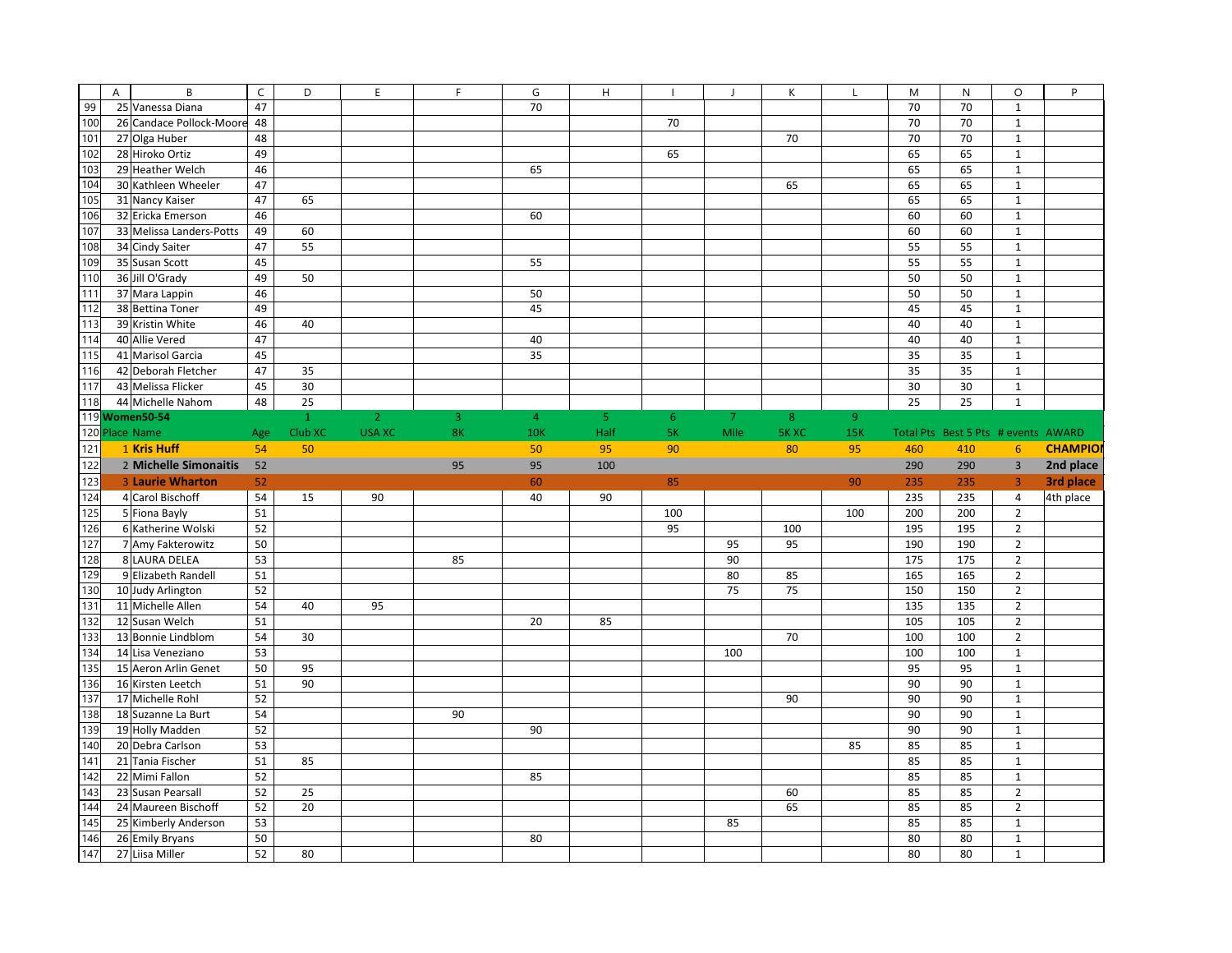|     | $\overline{A}$ | B                         | $\mathsf{C}$ | D                                              | E              | F              | G              | $\overline{H}$ |     |      | К            | L              | M   | $\mathsf{N}$                        | $\circ$                 | P              |
|-----|----------------|---------------------------|--------------|------------------------------------------------|----------------|----------------|----------------|----------------|-----|------|--------------|----------------|-----|-------------------------------------|-------------------------|----------------|
| 148 |                | 28 Rita Figaro            | 53           |                                                |                |                |                |                | 80  |      |              |                | 80  | 80                                  | $\mathbf 1$             |                |
| 149 |                | 29 Stacy Shaw             | 52           |                                                |                |                |                |                |     |      |              | 80             | 80  | 80                                  | $\mathbf{1}$            |                |
| 150 |                | 30 Dawn Claus             | 53           |                                                |                |                |                |                |     |      |              | 75             | 75  | 75                                  | $\mathbf 1$             |                |
| 151 |                | 31 JULIE PANGBURN         | 53           |                                                |                | 75             |                |                |     |      |              |                | 75  | 75                                  | $\mathbf 1$             |                |
| 152 |                | 32 Jennifer Meko          | 53           |                                                |                |                |                |                | 75  |      |              |                | 75  | 75                                  | $\mathbf 1$             |                |
| 153 |                | 33 Jennifer Hegarty       | 52           |                                                |                |                | 70             |                |     |      |              |                | 70  | 70                                  | $\mathbf 1$             |                |
| 154 |                | <b>34 GINA EDWARDS</b>    | 54           |                                                |                | 70             |                |                |     |      |              |                | 70  | 70                                  | $\mathbf 1$             |                |
| 155 |                | 35 Kathleen Cushing-murra | 52           | 70                                             |                |                |                |                |     |      |              |                | 70  | 70                                  | $\mathbf{1}$            |                |
|     |                |                           |              |                                                |                |                |                |                |     |      |              |                |     |                                     |                         |                |
| 156 |                | 36 TRACEY VANNATTA        | 50           |                                                |                | 65             |                |                |     |      |              |                | 65  | 65                                  | $\mathbf 1$             |                |
| 157 |                | 37 Kathleen Shaw          | 50           |                                                |                |                | 65             |                |     |      |              |                | 65  | 65                                  | $\mathbf{1}$            |                |
| 158 |                | 38 Kristen Mossman        | 54           | 65                                             |                |                |                |                |     |      |              |                | 65  | 65                                  | $\mathbf 1$             |                |
| 159 |                | 39 Kimberly Votava        | 50           | 10                                             |                | 55             |                |                |     |      |              |                | 65  | 65                                  | $\overline{2}$          |                |
| 160 |                | 40 KATHY HAYDEN           | 52           |                                                |                | 60             |                |                |     |      |              |                | 60  | 60                                  | $\mathbf{1}$            |                |
| 161 |                | 41 Judy Stobbe            | 52           | 60                                             |                |                |                |                |     |      |              |                | 60  | 60                                  | $\mathbf 1$             |                |
| 162 |                | 42 Anne Benson            | 53           |                                                |                |                | 55             |                |     |      |              |                | 55  | 55                                  | $\mathbf 1$             |                |
| 163 |                | 43 Wendy Satterthwaite    | 52           | 55                                             |                |                |                |                |     |      |              |                | 55  | 55                                  | $\mathbf 1$             |                |
| 164 |                | 44 Catherine Carroll      | 51           |                                                |                |                |                |                |     |      | 55           |                | 55  | 55                                  | $\mathbf 1$             |                |
| 165 |                | 45 Shiobbean Lemme        | 50           | 5                                              |                | 45             |                |                |     |      |              |                | 50  | 50                                  | $\mathbf 2$             |                |
| 166 |                | 46 Kathy Reynolds         | 50           |                                                |                |                |                |                |     |      | 50           |                | 50  | 50                                  | $\mathbf 1$             |                |
| 167 |                | 47 LESLIE HARRISON        | 54           |                                                |                | 50             |                |                |     |      |              |                | 50  | 50                                  | $\mathbf 1$             |                |
| 168 |                | 48 Maureen Larkin         | 53           |                                                |                |                | 45             |                |     |      |              |                | 45  | 45                                  | $\mathbf 1$             |                |
| 169 |                | 49 Christine Klein        | 54           |                                                |                |                |                |                |     |      | 45           |                | 45  | 45                                  | $\mathbf{1}$            |                |
| 170 |                | 50 Mary Lynch             | 51           | 45                                             |                |                |                |                |     |      |              |                | 45  | 45                                  | $\mathbf 1$             |                |
| 171 |                | 51 LISA ARMISTEAD         | 52           |                                                |                | 40             |                |                |     |      |              |                | 40  | 40                                  | $\mathbf{1}$            |                |
| 172 |                | 52 Angela Longworth       | 50           | 35                                             |                |                |                |                |     |      |              |                | 35  | 35                                  | $\mathbf{1}$            |                |
| 173 |                | 53 Mary Guertin           | 52           |                                                |                |                | 35             |                |     |      |              |                | 35  | 35                                  | $\mathbf 1$             |                |
| 174 |                | 54 NANCY WEAVER           | 54           |                                                |                | 35             |                |                |     |      |              |                | 35  | 35                                  | $\mathbf 1$             |                |
| 175 |                | 55 Karin George           | 53           |                                                |                |                | 30             |                |     |      |              |                | 30  | 30                                  | $\mathbf{1}$            |                |
| 176 |                | 56 Leslie Nowicki         | 54           | 5                                              |                | 20             | 5              |                |     |      |              |                | 30  | 30                                  | $\overline{\mathbf{3}}$ | 5th place      |
| 177 |                | 57 Joanne Hill            | 53           |                                                |                |                | 25             |                |     |      |              |                | 25  | 25                                  | $\mathbf{1}$            |                |
| 178 |                | 58 KATHY JIMENEZ          | 52           |                                                |                | 25             |                |                |     |      |              |                | 25  | 25                                  | $\mathbf{1}$            |                |
| 179 |                | 59 Sherri Boulet          | 53           |                                                |                |                | 10             |                |     |      |              |                | 10  | 10                                  | $\mathbf{1}$            |                |
| 180 |                | 60 Karen Cook             | 53           |                                                |                |                | 5              |                |     |      |              |                | 5   | 5                                   | $\mathbf 1$             |                |
| 181 |                | 61 Cheryl Asselin         | 51           |                                                |                |                | 5              |                |     |      |              |                | 5   | 5                                   | $\mathbf 1$             |                |
| 182 |                | 62 Wendy Newsham          | 50           | $\sf 5$                                        |                |                |                |                |     |      |              |                | 5   | 5                                   | $\mathbf 1$             |                |
| 183 |                | 63 Stephanie Urban        | 51           | $\overline{\overline{\overline{\overline{5}}}$ |                |                |                |                |     |      |              |                | 5   | 5                                   | $\mathbf{1}$            |                |
|     |                | 184 Women55-59            |              | $\mathbf{1}$                                   | $\overline{2}$ | $\overline{3}$ | $\overline{4}$ | 5              | 6   | 7    | 8            | $\overline{9}$ |     |                                     |                         |                |
|     |                | 185 Place Name            | Age          | Club XC                                        | <b>USA XC</b>  | 8 <sub>K</sub> | 10K            | Half           | 5K  | Mile | <b>5K XC</b> | 15K            |     | Total Pts Best 5 Pts # events AWARD |                         |                |
| 186 |                | 1 Doreen McCoubrie        | 56           |                                                | 95             | 100            |                | 100            | 100 | 100  |              | 100            | 595 | 500                                 | $6\phantom{1}6$         | <b>CHAMPIO</b> |
| 187 |                | 2 Marisa Sutera Strang 55 |              | 100                                            | 100            | 100            | 100            |                | 90  | 95   | 100          |                | 685 | 500                                 | $\overline{7}$          | 2nd place      |
|     |                |                           |              |                                                |                |                |                |                |     |      |              |                |     |                                     |                         |                |
| 188 |                | 3 Mary Swan               | 56           | 70                                             | 80             | 95             | 100            |                | 80  |      | 85           |                | 510 | 440                                 | 6                       | 3rd place      |
| 189 |                | 4 Suzanne Cordes          | 58           | 55                                             | 85             |                |                |                | 85  | 90   | 75           | 95             | 485 | 430                                 | $\boldsymbol{6}$        | 4th place      |
| 190 |                | 5 Karyl Sargent           | 55           | 75                                             |                | 80             | 75             | 70             |     | 85   | 90           |                | 475 | 405                                 | 6                       | 5th place      |
| 191 |                | 6 Colleen Magnussen       | 58           | 35                                             | 75             | 75             | 70             | 65             |     | 80   | 55           |                | 455 | 365                                 | $\overline{7}$          | 6th place      |
| 192 |                | 7 Lorraine Jasper         | 56           | 90                                             |                |                | 90             |                |     |      | 95           |                | 275 | 275                                 | $\overline{3}$          | 7th place      |
| 193 |                | 8 Gail Geiger             | 55           | 5                                              | 85             | 30             | 15             |                | 50  | 75   |              |                | 260 | 255                                 | $\boldsymbol{6}$        | 8th place      |
| 194 |                | 9 Janet Smith             | 58           |                                                |                | 80             |                | 80             |     |      |              | 85             | 245 | 245                                 | $\overline{3}$          | 9th place      |
| 195 |                | 10 Mireille Silva         | 59           | 10                                             |                |                |                |                | 60  |      | 65           | 75             | 210 | 210                                 | $\overline{4}$          | 10th place     |
| 196 |                | 11 Teresa Quan            | 57           |                                                |                | 70             |                | 60             |     |      |              | 70             | 200 | 200                                 | $\overline{3}$          | 11th place     |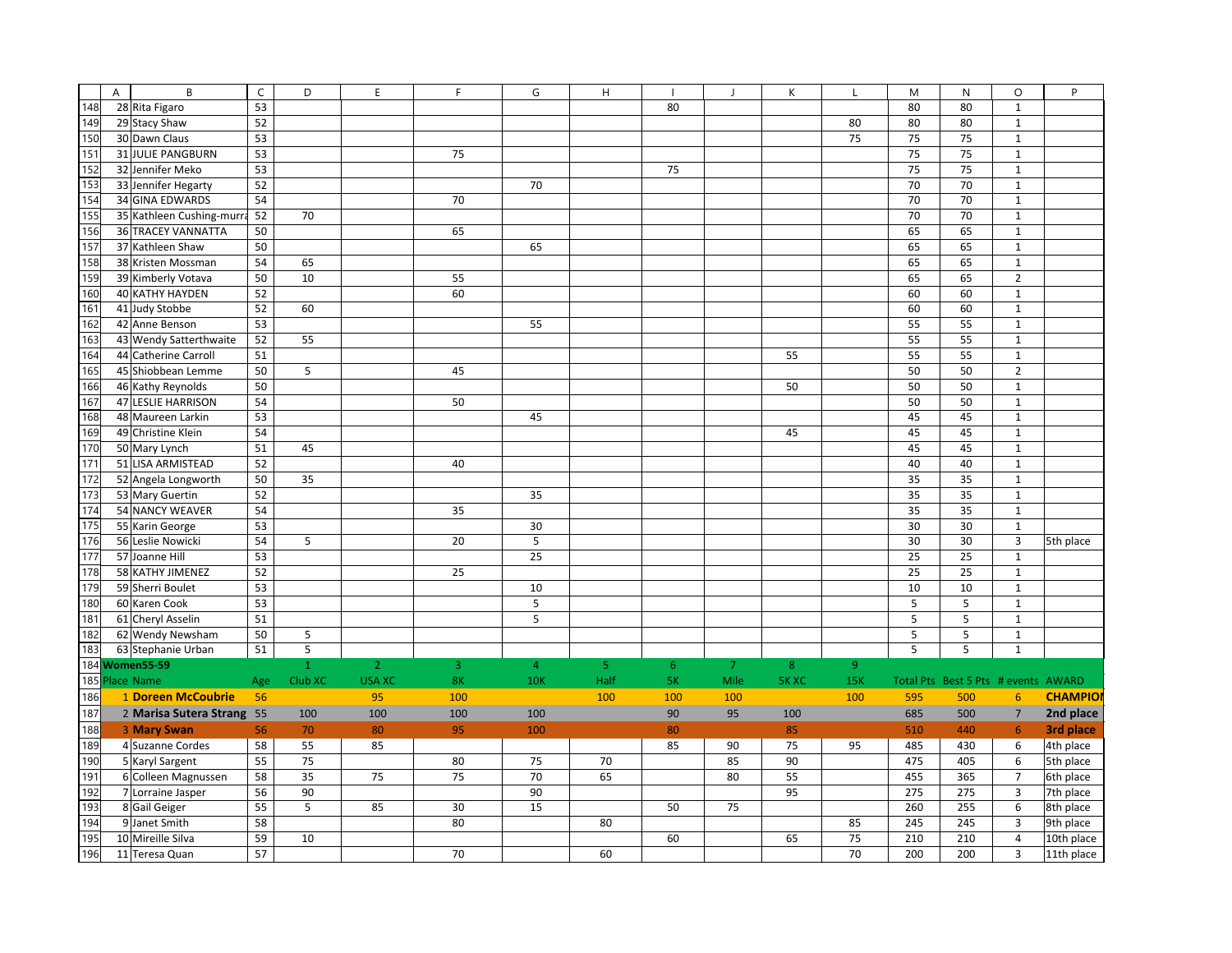|     | $\overline{A}$ | B                        | $\mathsf{C}$ | D            | E              | F  | G              | H    |    |      | K              | L              | M   | $\mathsf{N}$                        | $\circ$        | P               |
|-----|----------------|--------------------------|--------------|--------------|----------------|----|----------------|------|----|------|----------------|----------------|-----|-------------------------------------|----------------|-----------------|
| 197 |                | 12 Carmen Ayala-Troncoso | 59           | 100          |                |    |                |      | 95 |      |                |                | 195 | 195                                 | $\mathbf 2$    |                 |
| 198 |                | 13 Trish Butler          | 55           | 85           | 100            |    |                |      |    |      |                |                | 185 | 185                                 | $\overline{2}$ |                 |
| 199 |                | 14 Michele Keane         | 56           |              |                |    | 85             |      |    |      |                | 80             | 165 | 165                                 | $\mathbf 2$    |                 |
| 200 |                | 15 Paula Johnson         | 57           |              |                |    |                |      | 75 |      | 80             |                | 155 | 155                                 | $\overline{2}$ |                 |
| 201 |                | 16 Beth Anne Deciantis   | 56           |              |                |    |                | 95   |    |      | 60             |                | 155 | 155                                 | $\mathbf 2$    |                 |
| 202 |                | 17 Karla Havens          | 56           | 60           |                | 85 |                |      |    |      |                |                | 145 | 145                                 | $\overline{2}$ |                 |
| 203 |                | 18 Robin Tanner          | 57           |              |                |    |                |      | 55 |      | 45             |                | 100 | 100                                 | $\mathbf 2$    |                 |
| 204 |                | 19 Joan Mabe             | 55           | 95           |                |    |                |      |    |      |                |                | 95  | 95                                  | $\mathbf{1}$   |                 |
| 205 |                | 20 Beth Stalker          | 58           |              |                |    | 95             |      |    |      |                |                | 95  | 95                                  | $\mathbf 1$    |                 |
| 206 |                | 21 Kelly Dworak          | 55           |              |                |    |                | 90   |    |      |                |                | 90  | 90                                  | $\mathbf{1}$   |                 |
| 207 |                | 22 Susan Cooke           | 59           |              | 90             |    |                |      |    |      |                |                | 90  | 90                                  | $\mathbf{1}$   |                 |
| 208 |                | 23 KERRY MONAHAN         | 55           |              |                | 90 |                |      |    |      |                |                | 90  | 90                                  | $\mathbf{1}$   |                 |
| 209 |                | 24 Eileen Brennan-Erler  | 57           |              |                |    |                |      |    |      |                | 90             | 90  | 90                                  | $\mathbf{1}$   |                 |
| 210 |                | 25 Nancy Schubring       | 57           |              |                |    |                | 85   |    |      |                |                | 85  | 85                                  | $\mathbf{1}$   |                 |
| 211 |                | 26 Julie Luft            | 55           | 80           |                |    |                |      |    |      |                |                | 80  | 80                                  | $\mathbf 1$    |                 |
| 212 |                | 27 Victoria Bok          | 56           |              |                |    | 80             |      |    |      |                |                | 80  | 80                                  | $\mathbf{1}$   |                 |
| 213 |                | 28 Mary McNulty          | 55           |              |                |    | 75             |      |    |      |                |                | 75  | 75                                  | $\mathbf{1}$   |                 |
| 214 |                | 29 Maureen Martin        | 56           |              |                |    |                | 75   |    |      |                |                | 75  | 75                                  | $\mathbf{1}$   |                 |
| 215 |                | 30 Gail Hall             | 58           | 75           |                |    |                |      |    |      |                |                | 75  | 75                                  | $\mathbf 1$    |                 |
| 216 |                | 31 Barbara Chandler      | 55           |              |                |    |                |      | 70 |      |                |                | 70  | 70                                  | $\mathbf{1}$   |                 |
| 217 |                | 32 Betsy Stewart         | 55           |              |                |    |                |      |    |      | 70             |                | 70  | 70                                  | $\mathbf 1$    |                 |
| 218 |                | 33 Mary Bryan            | 58           |              |                |    |                |      |    |      |                | 65             | 65  | 65                                  | $\mathbf{1}$   |                 |
| 219 |                | 34 Amanda King           | 56           | 65           |                |    |                |      |    |      |                |                | 65  | 65                                  | $\mathbf{1}$   |                 |
| 220 |                | 35 Julie Haynes          | 59           |              |                |    | 65             |      |    |      |                |                | 65  | 65                                  | $\mathbf 1$    |                 |
| 221 |                | 36 NORMA PHILLIPS        | 57           |              |                | 65 |                |      |    |      |                |                | 65  | 65                                  | $\mathbf 1$    |                 |
| 222 |                | 37 Ena Weinstein         | 59           |              |                |    |                |      | 65 |      |                |                | 65  | 65                                  | $\mathbf{1}$   |                 |
| 223 |                | 38 Shahdokht Reeder      | 55           | 5            |                |    | 55             |      |    |      |                |                | 60  | 60                                  | $\mathbf 2$    |                 |
| 224 |                | 39 Valerie Tomolonis     | 59           |              |                |    | 60             |      |    |      |                |                | 60  | 60                                  | $\mathbf{1}$   |                 |
| 225 |                | 40 Irene Suzuki          | 55           |              |                |    |                | 55   |    |      |                |                | 55  | 55                                  | $\mathbf{1}$   |                 |
| 226 |                | 41 Kelly Kruell          | 58           | 50           |                |    |                |      |    |      |                |                | 50  | 50                                  | $\mathbf{1}$   |                 |
| 227 |                | 42 Donna Antkowiak       | 58           |              |                |    | 50             |      |    |      |                |                | 50  | 50                                  | $\mathbf{1}$   |                 |
| 228 |                | 43 Drusilla Pratt-Otto   | 59           | 5            |                |    | 45             |      |    |      |                |                | 50  | 50                                  | $\overline{2}$ |                 |
| 229 |                | 44 Debra Morris-Allen    | 56           |              |                |    |                |      |    |      | 50             |                | 50  | 50                                  | $\mathbf{1}$   |                 |
| 230 |                | 45 Katherine Berman      | 56           |              |                |    |                | 50   |    |      |                |                | 50  | 50                                  | $\mathbf{1}$   |                 |
| 231 |                | 46 Cheryl Bellaire       | 58           | 45           |                |    |                |      |    |      |                |                | 45  | 45                                  | $\mathbf 1$    |                 |
| 232 |                | 47 Susan Babcock         | 56           |              |                |    |                |      | 45 |      |                |                | 45  | 45                                  | $\mathbf 1$    |                 |
| 233 |                | 48 Meg Jacobs            | 56           |              |                |    | 40             |      |    |      |                |                | 40  | 40                                  | $\mathbf 1$    |                 |
| 234 |                | 49 Darlene Saeva         | 59           |              |                |    |                |      |    |      | 40             |                | 40  | 40                                  | $\mathbf{1}$   |                 |
| 235 |                | 50 Mary Sweeney          | 57           | 40           |                |    |                |      |    |      |                |                | 40  | 40                                  | $\mathbf{1}$   |                 |
| 236 |                | 51 Sally Fowler          | 56           |              |                |    | 35             |      |    |      |                |                | 35  | 35                                  | $\mathbf{1}$   |                 |
| 237 |                | 52 Liane Pancoast        | 59           | 30           |                |    |                |      |    |      |                |                | 30  | 30                                  | $\mathbf{1}$   |                 |
| 238 |                | 53 Joanna Lacman         | 55           |              |                |    | 30             |      |    |      |                |                | 30  | 30                                  | $\mathbf{1}$   |                 |
| 239 |                | 54 Sandra Gregorich      | 55           | 25           |                |    |                |      |    |      |                |                | 25  | 25                                  | $\mathbf{1}$   |                 |
| 240 |                | 55 Nancy Wilkins-Diehr   | 55           | 20           |                |    |                |      |    |      |                |                | 20  | 20                                  | $\mathbf 1$    |                 |
| 241 |                | 56 Robin Moon            | 58           | 15           |                |    |                |      |    |      |                |                | 15  | 15                                  | $\mathbf{1}$   |                 |
| 242 |                | 57 Nora Mann             | 59           | 5            |                |    |                |      |    |      |                |                | 5   | 5                                   | $\mathbf{1}$   |                 |
|     |                | 243 Women60-64           |              | $\mathbf{1}$ | 2 <sup>1</sup> | 3  | $\overline{4}$ | 5    | 6  | 7    | 8 <sup>°</sup> | 9 <sup>°</sup> |     |                                     |                |                 |
|     |                | 244 Place Name           | Age          | Club XC      | <b>USA XC</b>  | 8K | <b>10K</b>     | Half | 5K | Mile | <b>5KXC</b>    | <b>15K</b>     |     | Total Pts Best 5 Pts # events AWARD |                |                 |
| 245 |                | 1 Cynthia Williams       | 62           | 70           | 95             | 80 | 85             |      | 85 |      |                | 85             | 500 | 430                                 | 6 <sup>1</sup> | <b>CHAMPIOI</b> |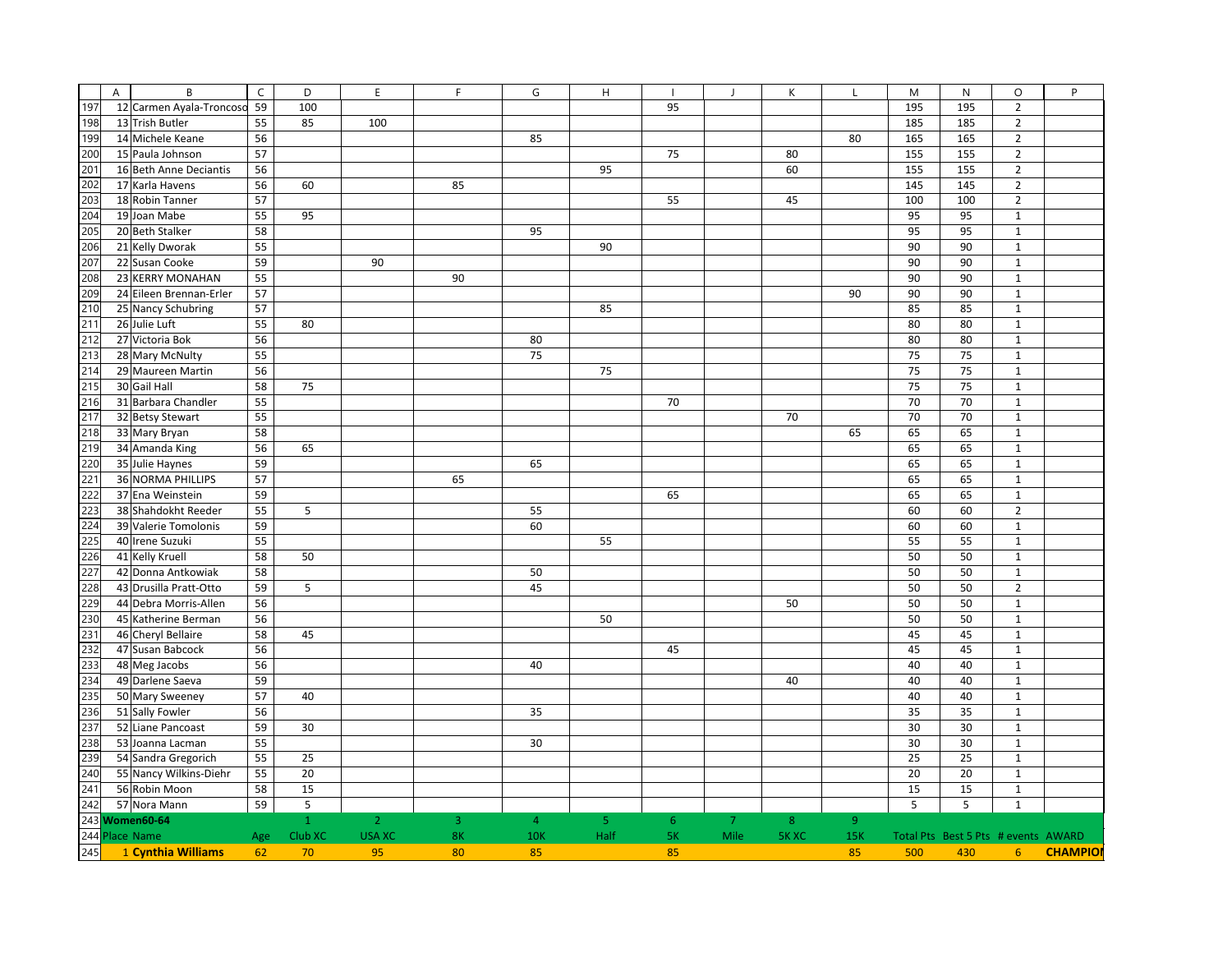|            | A | B                                  | $\mathsf{C}$ | D                       | E                               | F                    | G                            | H                      | $\overline{1}$ | $\overline{1}$ | К                 | $\mathsf{L}$    | M        | N                                   | $\circ$                    | P              |
|------------|---|------------------------------------|--------------|-------------------------|---------------------------------|----------------------|------------------------------|------------------------|----------------|----------------|-------------------|-----------------|----------|-------------------------------------|----------------------------|----------------|
| 246        |   | 2 Sharon Moore                     | 64           | 80                      | 90                              | 70                   | 75                           |                        | 90             |                | 95                |                 | 500      | 430                                 | $6\phantom{1}$             | 2nd place      |
| 247        |   | 3 Joanna Harper                    | 61           | 95                      |                                 | 85                   | 65                           | 90                     |                |                |                   | 75              | 410      | 410                                 | $\overline{5}$             | 3rd place      |
| 248        |   | 4 Patricia Ford                    | 62           | 90                      | 85                              | 75                   | 70                           |                        |                |                | 90                |                 | 410      | 410                                 | 5                          | 4th place      |
| 249        |   | 5 Cheryl Guth                      | 64           | 50                      | 80                              | 50                   | 60                           |                        | 80             |                | 85                |                 | 405      | 355                                 | 6                          | 5th place      |
| 250        |   | 6 Susan Stirrat                    | 63           | 55                      | 70                              | 45                   | 40                           | 75                     | 75             |                | 75                |                 | 435      | 350                                 | $\overline{7}$             | 6th place      |
| 251        |   | 7 Patrice Combs                    | 61           |                         |                                 |                      | 100                          | 100                    | 100            |                |                   |                 | 300      | 300                                 | $\ensuremath{\mathsf{3}}$  | 7th place      |
| 252        |   | 8 Sharon Ames                      | 61           | 60                      | 75                              | 60                   |                              |                        |                |                | 80                |                 | 275      | 275                                 | $\overline{4}$             | 8th place      |
| 253        |   | 9 Catharine Utzschneider           | 62           |                         | 100                             | 100                  |                              |                        |                |                |                   |                 | 200      | 200                                 | $\overline{2}$             |                |
| 254        |   | 10 Janet Hansen                    | 63           |                         |                                 |                      |                              | 70                     | 60             |                |                   | 70              | 200      | 200                                 | $\overline{\mathbf{3}}$    | 9th place      |
| 255        |   | 11 Jill Miller-Robinett            | 63           | 100                     |                                 | 95                   |                              |                        |                |                |                   |                 | 195      | 195                                 | $\overline{2}$             |                |
| 256        |   | 12 Claire McManus                  | 61           | 85                      |                                 |                      | 95                           |                        |                |                |                   |                 | 180      | 180                                 | $\overline{2}$             |                |
| 257        |   | 13 Mary Richards                   | 64           | 75                      |                                 |                      |                              |                        |                | 100            |                   |                 | 175      | 175                                 | $\mathbf 2$                |                |
| 258        |   | 14 Lynn Bernot                     | 63           |                         |                                 |                      |                              | 95                     |                |                |                   | 80              | 175      | 175                                 | $\overline{2}$             |                |
| 259        |   | 15 Carol Poenisch                  | 64           |                         |                                 |                      |                              | 80                     |                | 90             |                   |                 | 170      | 170                                 | $\overline{2}$             |                |
| 260        |   | 16 Elizabeth Unislawski            | 62           | 30                      | 50                              |                      |                              |                        |                | 85             |                   |                 | 165      | 165                                 | $\overline{\mathbf{3}}$    | 10th place     |
| 261        |   | 17 Mary Aseltyne                   | 61           |                         |                                 |                      |                              | 85                     |                | 75             |                   |                 | 160      | 160                                 | $\overline{2}$             |                |
| 262        |   | 18 Alda Cossi                      | 62           | 65                      |                                 |                      | 90                           |                        |                |                |                   |                 | 155      | 155                                 | $\overline{2}$             |                |
| 263        |   | 19 Carol Dodge                     | 61           | 40                      | 55                              |                      | 50                           |                        |                |                |                   |                 | 145      | 145                                 | $\mathsf 3$                | 11th place     |
| 264        |   | 20 Margaret Taylor                 | 62           | 45                      |                                 | 55                   | 45                           |                        |                |                |                   |                 | 145      | 145                                 | $\overline{\mathbf{3}}$    | 11th place     |
| 265        |   | 21 Trenice Mullis Dubow            | 64           |                         |                                 |                      |                              |                        | 65             | 80             |                   |                 | 145      | 145                                 | $\overline{2}$             |                |
| 266        |   | 22 Ruth Rainero                    | 63           |                         |                                 |                      |                              |                        |                |                | 100               |                 | 100      | 100                                 | $\mathbf 1$                |                |
| 267        |   | 23 Jennifer Teppo                  | 60           |                         |                                 |                      |                              |                        |                |                |                   | 100             | 100      | 100                                 | $\mathbf{1}$               |                |
| 268        |   | 24 Maggie Hibler                   | 62           |                         |                                 |                      |                              |                        |                | 95             |                   |                 | 95       | 95                                  | $\mathbf{1}$               |                |
| 269        |   | 25 Donna May                       | 63           |                         |                                 |                      |                              |                        | 95             |                |                   |                 | 95       | 95                                  | $\mathbf{1}$               |                |
| 270        |   | 26 Andriette Wickstrom             | 63           |                         |                                 |                      |                              |                        |                |                |                   | 95              | 95       | 95                                  | $\mathbf{1}$               |                |
| 271        |   | 27 BETSY MILLER                    | 60           |                         |                                 | 90                   |                              |                        |                |                |                   |                 | 90       | 90                                  | $\mathbf 1$                |                |
| 272        |   | 28 Ann Ringlein                    | 61           |                         |                                 |                      |                              |                        |                |                |                   | 90              | 90       | 90                                  | $\mathbf 1$                |                |
| 273        |   | 29 Susan Filauro                   | 60           |                         |                                 |                      |                              |                        |                | 70             |                   |                 | 70       | 70                                  | $\mathbf 1$                |                |
| 274        |   | 30 Dianna Hinton                   | 61           |                         |                                 |                      |                              |                        | 70             |                |                   |                 | 70       | 70                                  | $\mathbf 1$                |                |
| 275        |   | 31 Elsi Walkabout                  | 60           |                         |                                 |                      |                              |                        |                |                |                   | 65              | 65       | 65                                  | $\mathbf 1$                |                |
| 276        |   | 32 Nancy Munson                    | 64           |                         | 60                              |                      |                              |                        |                |                |                   |                 | 60       | 60                                  | $\mathbf 1$                |                |
| 277        |   | 33 Rachel Shanor                   | 60           |                         |                                 |                      | 55                           |                        |                |                |                   |                 | 55       | 55                                  | $\mathbf 1$                |                |
| 278        |   | 34 Amy Tonsits                     | 60           |                         |                                 |                      |                              |                        | 55             |                |                   |                 | 55       | 55                                  | $\mathbf{1}$               |                |
| 279        |   | 35 Karen Lein                      | 60           |                         |                                 |                      | 35                           |                        |                |                |                   |                 | 35       | 35                                  | $\mathbf 1$                |                |
| 280        |   | 36 Cheryl Welsh                    | 60           |                         |                                 |                      | 30                           |                        |                |                |                   |                 | 30       | 30                                  | $\mathbf 1$                |                |
| 281<br>282 |   | 37 Cynthia Hastings                | 60<br>62     | 25                      |                                 |                      |                              |                        |                |                |                   |                 | 25<br>25 | 25<br>25                            | $\mathbf 1$<br>$\mathbf 1$ |                |
| 283        |   | 38 Betsy Seeley<br>39 Katie Yunker | 60           | 20                      |                                 |                      | 25                           |                        |                |                |                   |                 | 20       | 20                                  | $\mathbf{1}$               |                |
|            |   | 284 Women65-69                     |              |                         |                                 |                      |                              |                        |                |                |                   |                 |          |                                     |                            |                |
|            |   | 285 Place Name                     |              | $\mathbf{1}$<br>Club XC | $\overline{2}$<br><b>USA XC</b> | $\overline{3}$<br>8K | $\overline{4}$<br><b>10K</b> | 5 <sub>1</sub><br>Half | 6<br>5K        | 7<br>Mile      | 8<br><b>5K XC</b> | 9<br><b>15K</b> |          |                                     |                            |                |
|            |   |                                    | Age          |                         |                                 |                      |                              |                        |                |                |                   |                 |          | Total Pts Best 5 Pts # events AWARD |                            | <b>CHAMPIO</b> |
| 286        |   | 1 Suzanne Ray                      | 66           | 95                      |                                 | 100                  | 90                           | 100                    |                |                |                   | 100             | 485      | 485                                 | 5                          |                |
| 287        |   | 2 Cindy Ingalls                    | 67           | 75                      |                                 | 80                   | 80                           |                        | 85             |                | 95                |                 | 415      | 415                                 | $\overline{5}$             | 2nd place      |
| 288        |   | 3 Cynthia Lucking                  | 65           |                         | 65                              | 65                   | 80                           |                        | 95             | 100            |                   |                 | 405      | 405                                 | $\overline{\mathbf{5}}$    | 3rd place      |
| 289        |   | 4 Jeanette Groesz                  | 68           | 90                      |                                 | 95                   | 95                           | 95                     |                |                |                   |                 | 375      | 375                                 | $\overline{4}$             | 4th place      |
| 290        |   | 5 Sabra Harvey                     | 69           | 100                     | 100                             |                      |                              |                        |                |                | 100               |                 | 300      | 300                                 | $\overline{\mathbf{3}}$    | 5th place      |
| 291        |   | 6 KATHLEEN ALLEN                   | 68           |                         |                                 | 75                   | 85                           |                        | 80             |                |                   |                 | 240      | 240                                 | 3                          | 6th place      |
| 292        |   | 7 Jeanne Herrick                   | 67           | 65                      |                                 | 70                   |                              |                        |                |                | 90                |                 | 225      | 225                                 | 3                          | 7th place      |
| 293        |   | 8 Jo Anne Rowland                  | 69           | 85                      |                                 | 90                   |                              |                        |                |                |                   |                 | 175      | 175                                 | $\overline{2}$             |                |
| 294        |   | 9 Terry Ozell                      | 65           | 35                      | 45                              |                      |                              |                        |                | 95             |                   |                 | 175      | 175                                 | 3                          | 8th place      |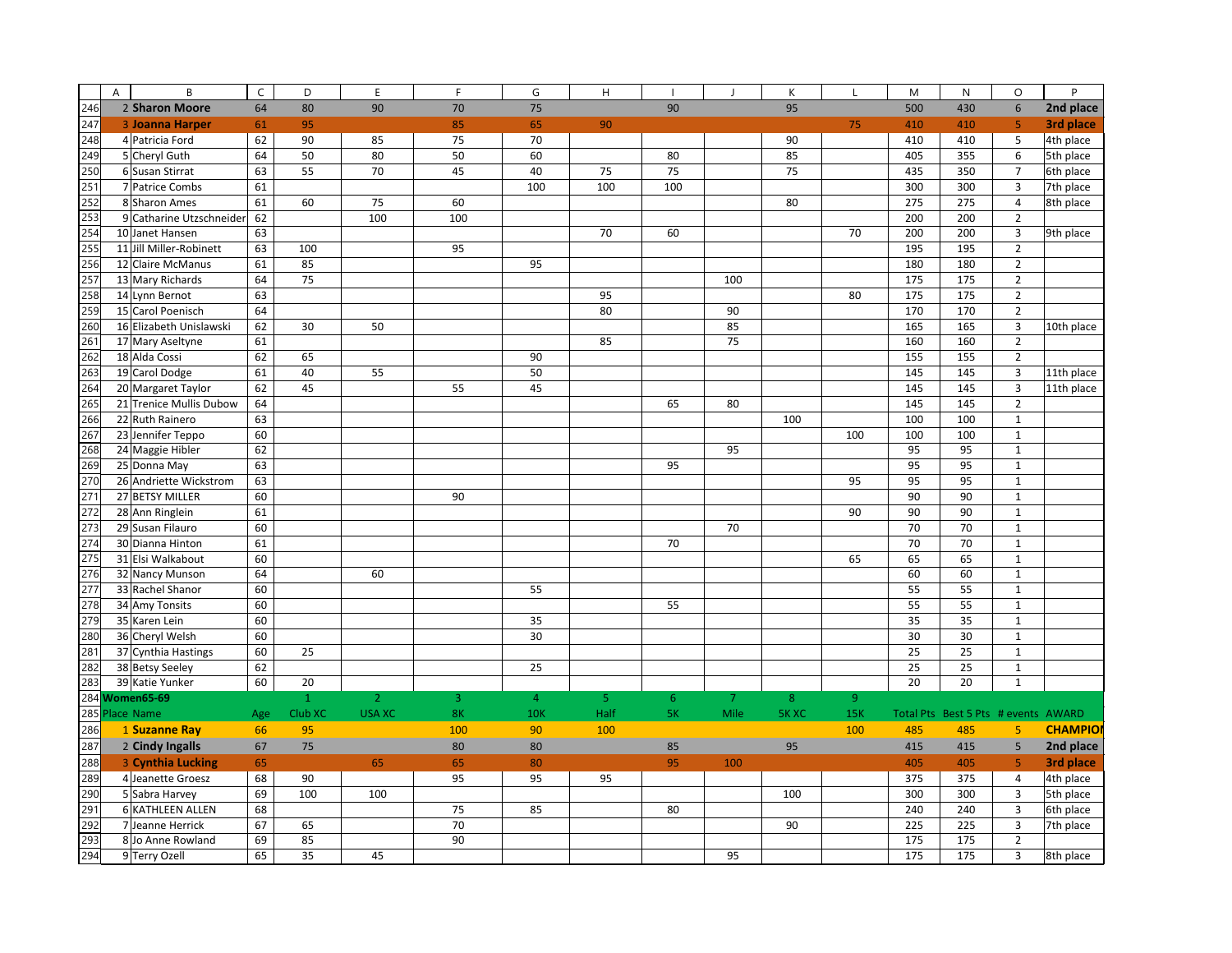|     | B<br>A                 | $\mathsf{C}$ | D            | E              | F              | G              | H              |             |                | К              | L              | M   | N                                   | $\circ$                 | P              |
|-----|------------------------|--------------|--------------|----------------|----------------|----------------|----------------|-------------|----------------|----------------|----------------|-----|-------------------------------------|-------------------------|----------------|
| 295 | 10 Donna Chan          | 66           | 80           |                | 85             |                |                |             |                |                |                | 165 | 165                                 | $\overline{2}$          |                |
| 296 | 11 Nonie Hudnall       | 68           | 60           |                |                |                |                | 90          |                |                |                | 150 | 150                                 | $\overline{2}$          |                |
| 297 | 12 Karen Durante       | 67           |              |                |                | 100            |                |             |                |                |                | 100 | 100                                 | $\mathbf{1}$            |                |
| 298 | 13 Victoria Crisp      | 66           |              |                |                |                |                | 100         |                |                |                | 100 | 100                                 | $\mathbf 1$             |                |
| 299 | 14 Linda Rock          | 67           |              |                |                |                |                |             |                | 85             |                | 85  | 85                                  | $\mathbf 1$             |                |
| 300 | 15 Barbara Grandberg   | 67           |              |                |                | 75             |                |             |                |                |                | 75  | 75                                  | $\mathbf 1$             |                |
| 301 | 16 Barbara Palmquist   | 66           | 70           |                |                |                |                |             |                |                |                | 70  | 70                                  | $\mathbf{1}$            |                |
| 302 | 17 PATRICIA TRAVIS     | 66           |              |                | 65             |                |                |             |                |                |                | 65  | 65                                  | $\mathbf 1$             |                |
| 303 | 18 BUNNY MAY           | 66           |              |                | 60             |                |                |             |                |                |                | 60  | 60                                  | $\mathbf{1}$            |                |
|     | 304 Women70-74         |              | $\mathbf{1}$ | $\overline{2}$ | $\overline{3}$ | $\overline{4}$ | 5 <sub>1</sub> | $6^{\circ}$ | $\overline{7}$ | 8 <sup>°</sup> | 9              |     |                                     |                         |                |
| 305 | <b>Place Name</b>      | Age          | Club XC      | <b>USA XC</b>  | 8K             | <b>10K</b>     | Half           | <b>5K</b>   | Mile           | <b>5K XC</b>   | <b>15K</b>     |     | Total Pts Best 5 Pts # events AWARD |                         |                |
| 306 | 1 Carol Rhodes         | 70           |              |                |                |                |                | 95          | 95             | 85             |                | 275 | 275                                 | $\overline{3}$          | <b>CHAMPIO</b> |
| 307 | 2 Terry Foody          | 70           | 55           | 95             |                |                |                |             |                | 90             |                | 240 | 240                                 | $\overline{3}$          | 2nd place      |
| 308 | 3 Deborah Bliss        | 71           |              |                |                |                |                |             |                | 100            |                | 100 | 100                                 | $\mathbf{1}$            |                |
| 309 | 4 Jeannie Rice         | 70           |              |                |                |                |                |             | 100            |                |                | 100 | 100                                 | $\mathbf 1$             |                |
| 310 | 5 SUZANNE GIBSON       | 71           |              |                | 100            |                |                |             |                |                |                | 100 | 100                                 | $\mathbf 1$             |                |
| 311 | 6 Susan Aderhold       | 71           |              |                |                |                |                | 100         |                |                |                | 100 | 100                                 | $\mathbf 1$             |                |
| 312 | 7 Irene Terronez       | 74           |              |                |                |                |                |             |                |                | 100            | 100 | 100                                 | $\mathbf{1}$            |                |
| 313 | 8 Jan Holmquist        | 73           |              |                |                | 100            |                |             |                |                |                | 100 | 100                                 | $\mathbf{1}$            |                |
| 314 | 9 Dianne Anderson      | 71           | 100          |                |                |                |                |             |                |                |                | 100 | 100                                 | $\mathbf 1$             |                |
| 315 | 10 Elizabeth Gonnerman | 73           |              |                |                | 95             |                |             |                |                |                | 95  | 95                                  | $\mathbf 1$             |                |
| 316 | 11 Margaret Champion   | 71           | 95           |                |                |                |                |             |                |                |                | 95  | 95                                  | $\mathbf{1}$            |                |
| 317 | 12 Leslie Brass        | 71           |              |                |                |                |                |             |                | 95             |                | 95  | 95                                  | $\mathbf{1}$            |                |
| 318 | 13 BARBARA BIASI       | 70           |              |                | 95             |                |                |             |                |                |                | 95  | 95                                  | $\mathbf 1$             |                |
| 319 | 14 Diane McLaughlin    | 70           |              |                |                | 90             |                |             |                |                |                | 90  | 90                                  | $\mathbf{1}$            |                |
| 320 | 15 Ann Hirn            | 72           | 90           |                |                |                |                |             |                |                |                | 90  | 90                                  | $\mathbf 1$             |                |
| 321 | 16 Susan Hartman       | 73           |              |                |                |                |                |             | 90             |                |                | 90  | 90                                  | $\mathbf{1}$            |                |
| 322 | 17 KATHLEEN JEFFERSON  | 72           |              |                | 90             |                |                |             |                |                |                | 90  | 90                                  | $\mathbf{1}$            |                |
| 323 | 18 JUDITH ROBERTSON    | 71           |              |                | 85             |                |                |             |                |                |                | 85  | 85                                  | $\mathbf{1}$            |                |
| 324 | 19 Linda Zavalick      | 71           |              |                |                | 85             |                |             |                |                |                | 85  | 85                                  | $\mathbf{1}$            |                |
| 325 | 20 Mary Tyler          | 70           |              |                |                | 80             |                |             |                |                |                | 80  | 80                                  | $\mathbf{1}$            |                |
| 326 | 21 NANCY BLOUNT        | 72           |              |                | 80             |                |                |             |                |                |                | 80  | 80                                  | $\mathbf{1}$            |                |
| 327 | 22 JOYCE CONNER        | 73           |              |                | 75             |                |                |             |                |                |                | 75  | 75                                  | $\mathbf{1}$            |                |
|     | 328 Women75-79         |              | $\mathbf{1}$ | $\overline{2}$ | $\overline{3}$ | $\overline{4}$ | 5 <sub>1</sub> | 6           | 7              | 8              | $\overline{9}$ |     |                                     |                         |                |
|     | 329 Place Name         | Age          | Club XC      | <b>USA XC</b>  | 8K             | <b>10K</b>     | Half           | <b>5K</b>   | Mile           | <b>5KXC</b>    | <b>15K</b>     |     | Total Pts Best 5 Pts # events AWARD |                         |                |
| 330 | 1 Madeline Bost        | 79           |              | 100            | 100            |                |                | 95          |                | 95             |                | 390 | 390                                 | 4                       | <b>CHAMPIO</b> |
| 331 | 2 Catherine Radle      | 75           |              |                |                |                |                | 100         | 100            | 100            |                | 300 | 300                                 | $\overline{\mathbf{3}}$ | 2nd place      |
| 332 | 3 Mary Nagle           | 75           | 100          |                |                |                |                |             |                |                |                | 100 | 100                                 | $\mathbf{1}$            |                |
| 333 | 4 Kathleen Scotti      | 76           |              |                |                | 100            |                |             |                |                |                | 100 | 100                                 | $\mathbf{1}$            |                |
| 334 | 5 Judy Bomer           | 75           |              |                |                |                |                |             |                |                | 100            | 100 | 100                                 | $\mathbf{1}$            |                |
|     | 335 Women80-84         |              | $\mathbf{1}$ | $\overline{2}$ | 3              | $\overline{4}$ | 5              | 6           | $\overline{7}$ | 8              | $\overline{9}$ |     |                                     |                         |                |
|     | 336 Place Name         | Age          | Club XC      | <b>USA XC</b>  | <b>8K</b>      | <b>10K</b>     | Half           | <b>5K</b>   | Mile           | <b>5KXC</b>    | <b>15K</b>     |     | Total Pts Best 5 Pts # events AWARD |                         |                |
| 337 | 1 Tami Graf            | 82           | 100          |                |                |                |                | 100         | 100            | 100            |                | 400 | 400                                 | $\overline{4}$          | <b>CHAMPIO</b> |
| 338 | 2 Eve Pell             | 80           |              | 100            |                |                |                |             |                |                |                | 100 | 100                                 | $\mathbf{1}$            |                |
| 339 | <b>3 LIBBY JAMES</b>   | 81           |              |                | 100            |                |                |             |                |                |                | 100 | 100                                 | $\mathbf 1$             |                |
| 340 | 4 Edna Hyer            | 84           |              |                |                |                |                |             |                | 95             |                | 95  | 95                                  | $\mathbf{1}$            |                |
|     | 341 Women85-89         |              | $\mathbf{1}$ | $\overline{2}$ | 3              | $\overline{4}$ | -5             | 6           | <sup>7</sup>   | 8              | $\overline{9}$ |     |                                     |                         |                |
|     | 342 Place Name         | Age          | Club XC      | <b>USA XC</b>  | 8K             | <b>10K</b>     | Half           | <b>5K</b>   | Mile           | <b>5K XC</b>   | <b>15K</b>     |     | Total Pts Best 5 Pts # events AWARD |                         |                |
| 343 | 1 Anny Stockman        | 85           |              |                |                | 100            |                |             |                |                |                | 100 | 100                                 | $\mathbf{1}$            | Nobody         |